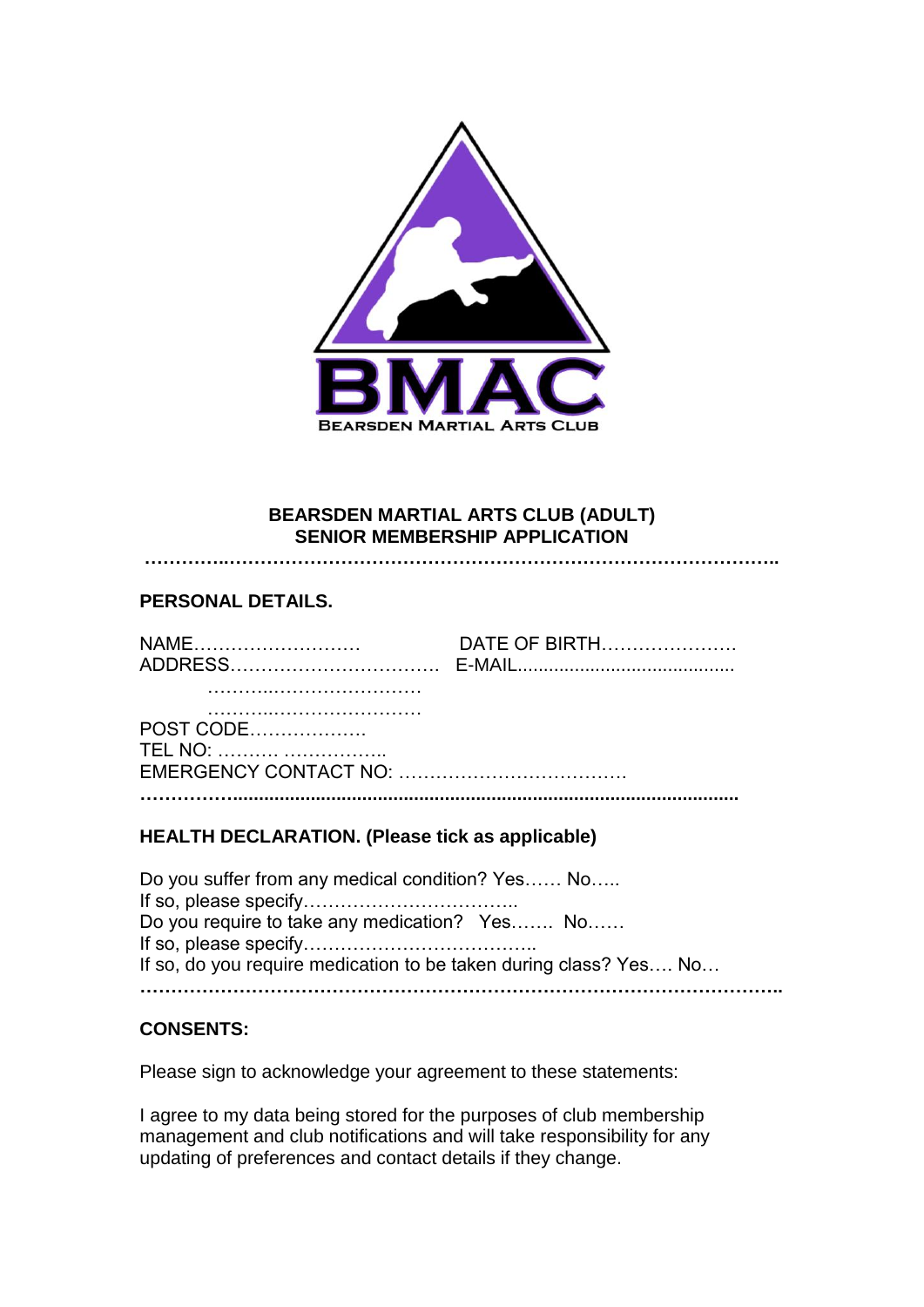Signed……………………………………………………………………………….

I consent to photograph and video being taken for the purposes of club practice development and to be occasionally used by the club for the purposes of club building and club advertising.

Signed……………………………………………………………………………..

### Please note our Privacy policy <https://www.bearsdenmartialarts.org/info.html> **ASSUMPTION OF RISK**

Martial arts – as with all sports – carry an inherent risk of injury or harm and it is essential that you are fully aware of these dangers *before* taking part in our class. Please read carefully the following paragraphs and sign if happy to proceed.

Martial Arts carry inherent risks. Whilst your instructor will always do what is possible to minimise these risks and mitigate the possibility of harm occurring, there are certain dangers that are unavoidable.

Because of the nature of martial arts – and unarmed combat training – combined with martial arts based fitness training, you will be exposed to many potential risks throughout your time training with BMAC. These include, but are not limited to, slips, trips, sprains, falls, cuts, abrasions, contusions, swelling and in some more uncommon cases, breaks and other injuries. Whilst the club's safety record is exemplary it's important to us that you understand the nature of what you are about to participate in, and that you are happy to assume all risks having been made aware in advance of what these might be.

We train in a combination of unarmed combat disciplines – mixed martial arts, karate and others. We also combine fitness drills into most of our training, with some key martial arts based fitness and martial arts based conditioning too. You always have the right to stop training at any point should you not feel comfortable performing any set technique or exercise, and you are under no pressure to complete any drill, technique or exercise if you do not wish to. If you do continue with this class and any subsequent classes we ask that you take a moment to consider the nature of an intense combat class and what that might entail, including the above possible risks as identified – and any other potential injuries, such as contact during sparring, concussion, breaks and others. These are very uncommon – but they can occur. Please ensure you're happy to assume the inherent risks that come with training in martial arts.

You are welcome and encouraged to speak to your instructor if you're not completely at ease with the risks being assumed, or not completely confident about what our classes entail.

I,  $\frac{1}{2}$  is the same of the name) having read in full the above assumption of risk disclosure, confirm that I am happy and willing to accept the assumption of risks as presented and do so with a clear understanding of this